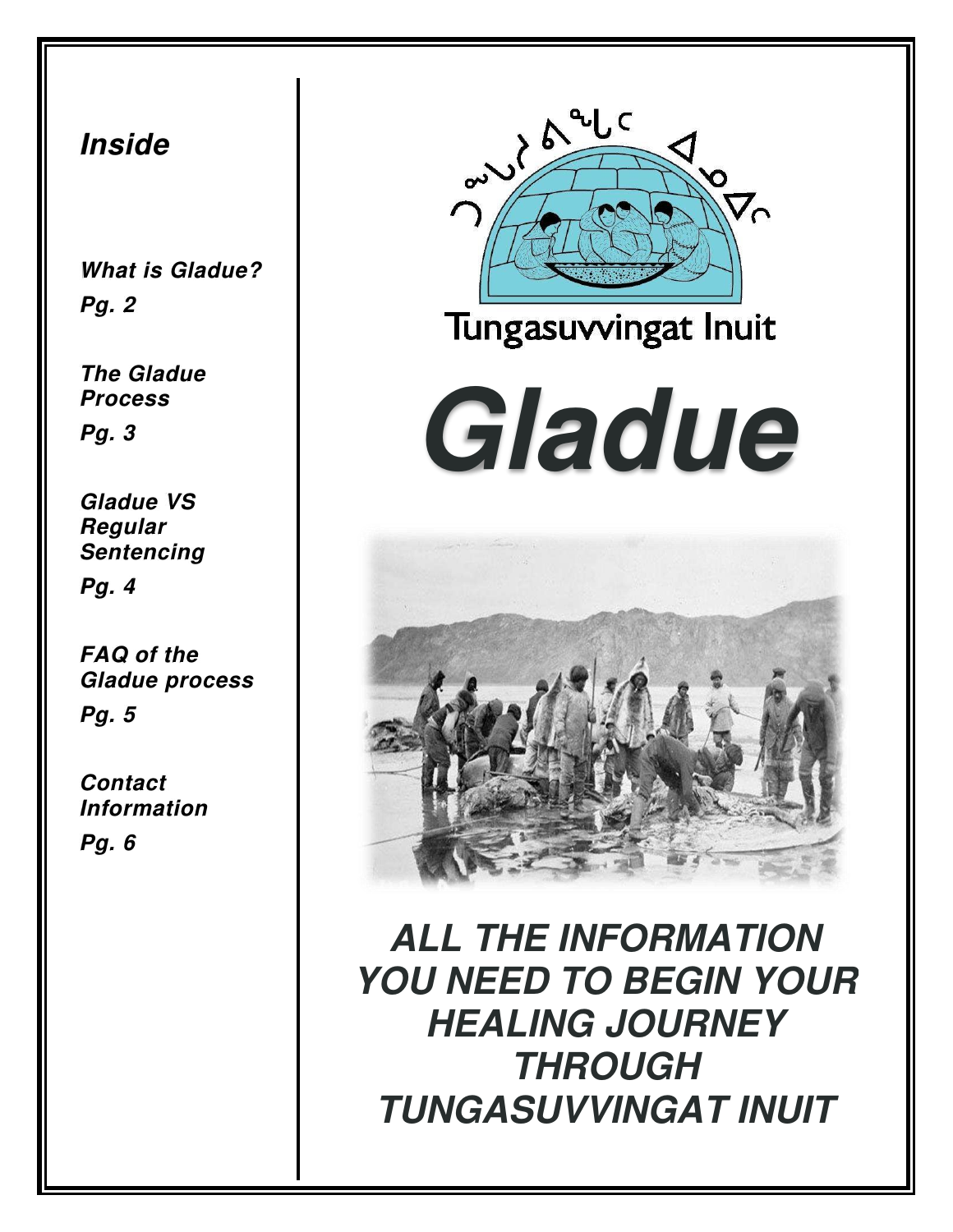

### **WHAT IS GLADUE?**

**Gladue** refers to a special thought judges must make before sentencing Inuit and aboriginal persons for a crime they have been found guilty of, or have plead guilty to.

A **Gladue report** is given to the judge, this document tells a story of your life and how you ended up in the courts. The judge reads the report carefully before sentencing you. He or she will take everything that happened and consider what type of help you need after **sentencing**.

Gladue **does not** mean you won't go to jail. If the crime you committed was serious enough, the judge may have no choice but to send you to jail. Even if you are going to jail, the Gladue process must be followed by the judge.

**718.2 A court that imposes a sentence shall also take into consideration the following principle(s):**

**(e) all available sanctions, other than imprisonment, that are reasonable in the circumstances and consistent with the harm done to victims or to the community should be considered for all offenders, with particular attention to the circumstances of Aboriginal offenders**

**\*The term Aboriginal offenders encompasses all Inuit as well** 

### **HOW CAN TI HELP YOU?**

TI will help you connect with programs and services that are based on Inuit values and cultural needs. Your healing plan is made specifically for you. **(COST FREE)** 

There are too many Inuit going through court and too many Inuit in prisons. TI will support and help you so that you do not repeat crime and that you don't end up back in prison.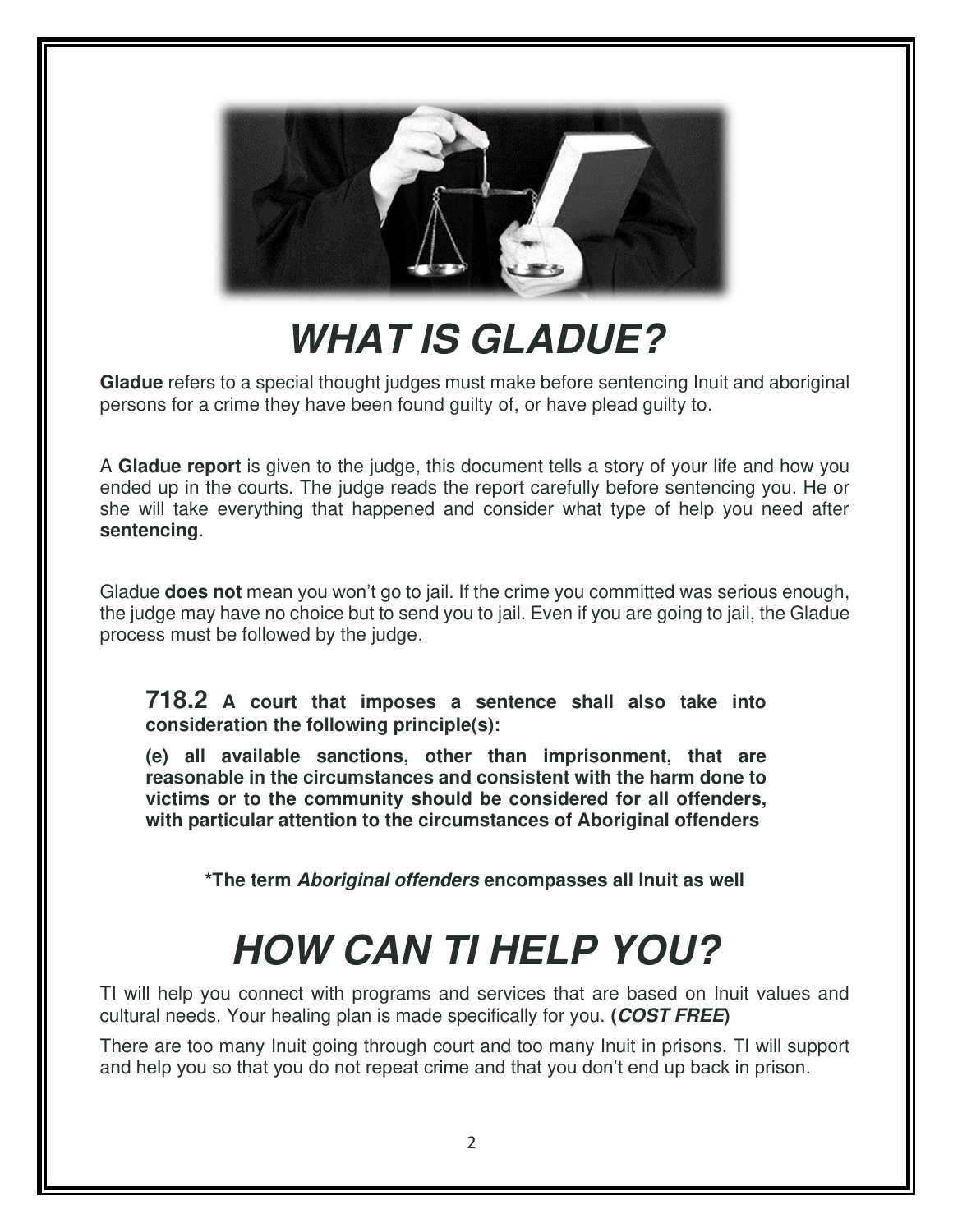## **THE GLADUE PROCESS**

### **HOW DO I KNOW IF I NEED A GLADUE REPORT?**

There are several steps in the Gladue Process. Before interviews can begin, you will have been told by the judge that you need a Gladue letter or a Gladue report.

**Gladue report:** when courts are looking to sentence you. The reports have information about what happened to you.

### **INTERVIEWS**

- In order for the Gladue team to help tell your story well, it will take 3 or 4 interviews with you.
- We break up the interviews this way so that we work at your pace. We know sharing your life story, good or bad can be stressful and hard to voice. We try our best not to push too hard, as we do not want to re-traumatize you.
- It is important for you to be prepared for the Gladue team to ask you information and details about your home community, childhood, education and relationships. If you are going through personal struggles, we will ask about such things as poverty, homelessness, mental health issues, alcohol or drug abuse.
- At the end of each interview, the Gladue team will write and make changes to your draft letter or report.
- For the last interview, you will see the finished letter or report. This is when you take a careful look and go over anything that you would like to change.
- If there are no changes to be made and you are happy with the final letter or report, a copy will be sent to your lawyer or representative and to the sentencing judge. They will read the document before your sentencing date.

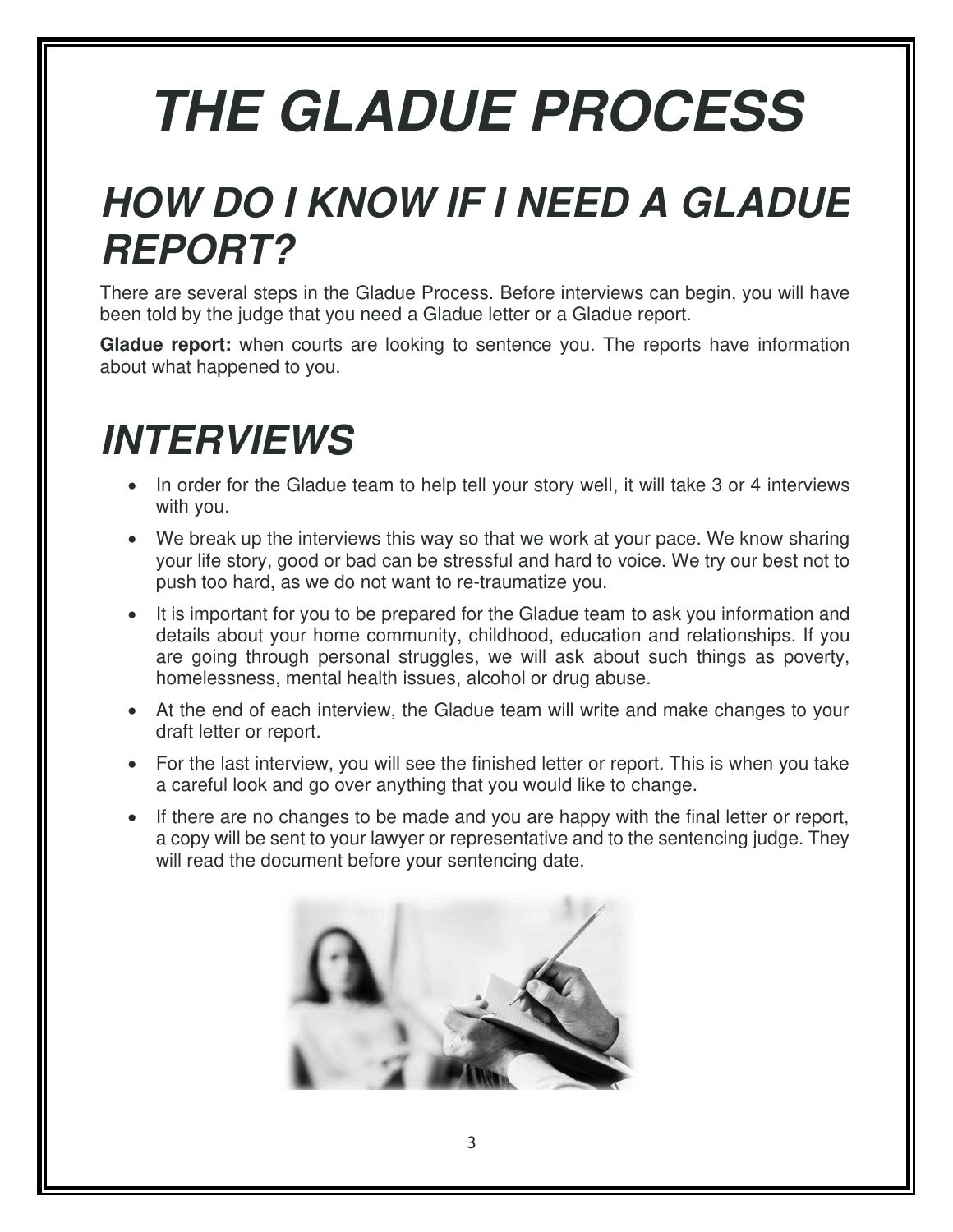### **HOW IS GLADUE SENTENCING DIFFERENT FROM REGULAR COURT SENTENCING?**

Regular court sentencing focuses on punishments, such as prison time. When the judge is sentencing you, he or she has no idea about your life, why you are in trouble or what kinds of help you need.

This does not help you or the justice system, it does nothing to stop you from breaking the law again in the future.

Gladue sentencing focuses on making sure your healing path is successful. Gladue will help you start healing from the suffering, hurt, pain and hard times. The goal is for you to begin living a healthy lifestyle.

A healing plan is made by you and the Gladue team. You may end up in certain counselling programs, addictions services, healing circles, or any other programs and services that meet your Inuit cultural needs.

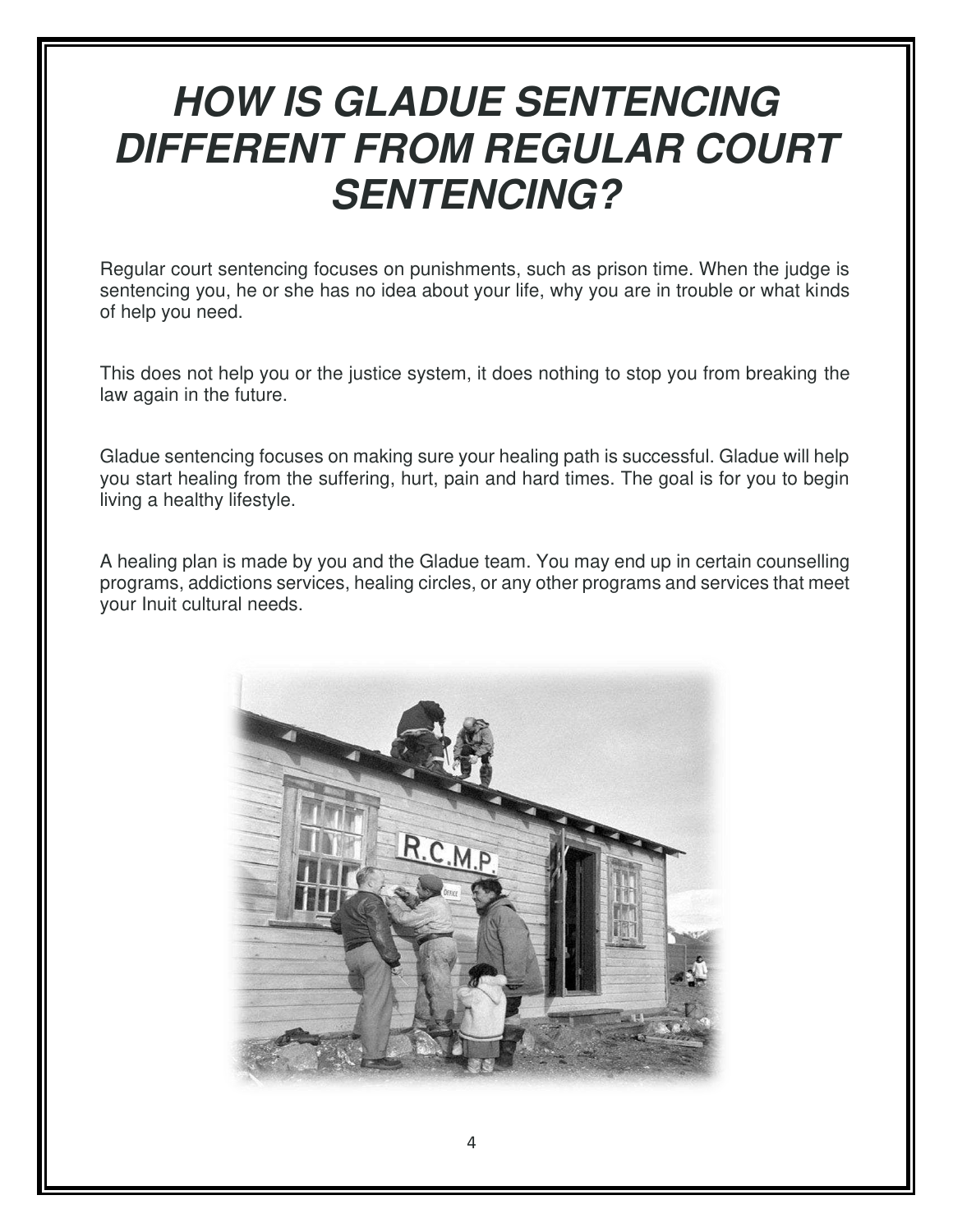### **WHO, WHAT, WHERE, WHEN AND WHY?**

**WHO** CAN USE GLADUE?

• **All** Inuit, First Nations and Metis can use Gladue.

#### **WHY** USE GLADUE, WHAT IS THE GOAL?

• Gladue helps you to break away from unhealthy life choices, it helps you stay out of jail.

#### **WHEN** CAN I USE GLADUE?

• You can use Gladue when a judge has found you guilty of a crime, or when you plead guilty to a crime.

**WHERE** DOES GLADUE TAKE PLACE?

• **Indigenous Peoples Court** (IPC) or Gladue Court happens at the 161 Elgin Street Courthouse.

#### **WILL** THIS COST MONEY?

• **NO!** TI does not charge any fees. It is absolutely free for you.

**HOW** LONG DO I HAVE TO LIVE IN OTTAWA TO USE GLADUE?

• It does not matter how long you have lived or stayed in Ottawa. All Inuit can use Gladue anytime, it is your right.

#### **WHO** CONTACTS ME FOR GLADUE?

• TI's Gladue Writers will contact you to set up interviews.

#### **WHAT** IS REQUIRED OF ME?

- You do not need to bring anything to your interviews with the Gladue Team.
- That you come to your interviews on time.
- We only ask you to be open, honest, and trust the process.

#### **HOW LONG** DOES THIS PROCESS TAKE?

• It can take a few weeks to a few months.